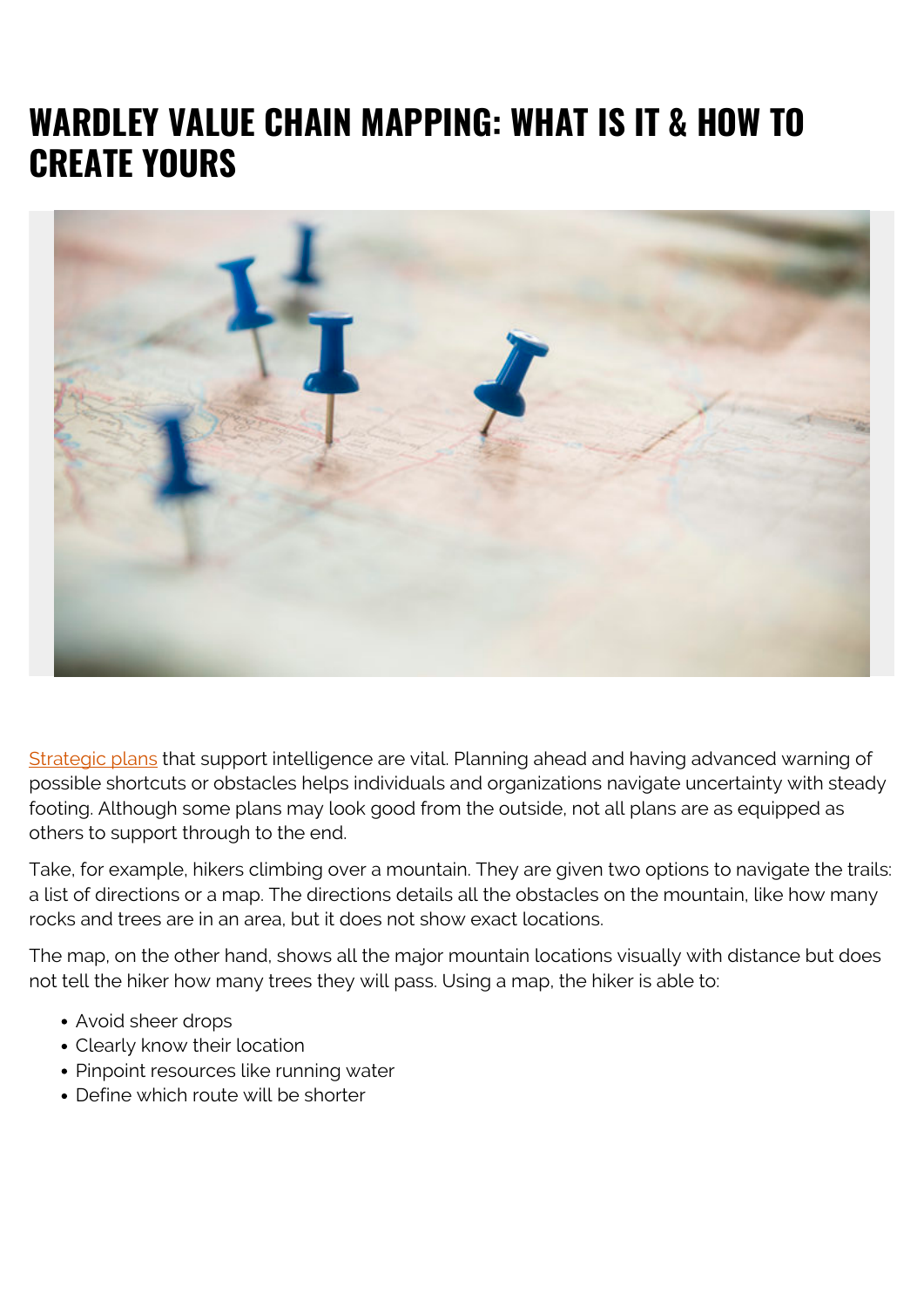

*Trail map, Monarch Lake, Colorado ([Source](https://www.protrails.com/))*

Sure, a tree may fall on a path or a rockslide may occur, but if that hiker has planned their course using a map, they can now tackle the obstacles with more ease. Using mere directions, the hiker might have to try multiple times to reroute or find resources. The choice is clear: hikers use maps for a reason.

When we apply the simple use of strategic landscape mapping to business (or any operation), it is essentially the same concept. And that concept is called Wardley Value Chain Mapping.

In this article, we'll:

- [Meet Simon Wardley](#page--1-0)
- **[Explain Wardley Value Chain Mapping](#page--1-0)**
- [Looks at benefits](#page--1-0)
- [Show how to create one](#page--1-0)

# **Who is Simon Wardley?**

A thought leader in business with decades of experience, **Simon Wardley** created mapping in 2005 to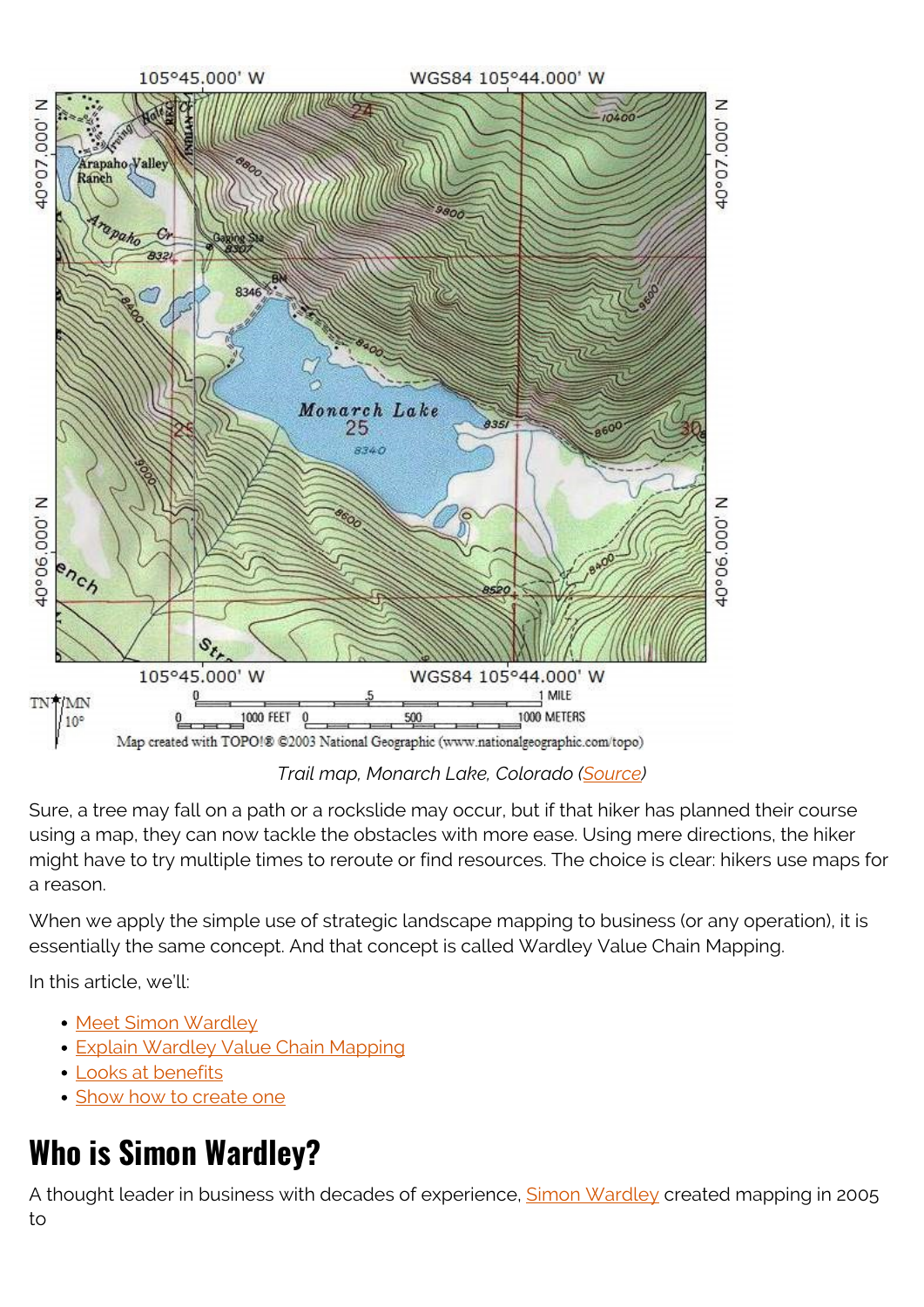- Predict market trends
- Foresee outcomes within his organization

Today, with a focus on corporate-level **IT** strategies, he helps business leaders build intuitive and shareable maps that deliver several advanced operational benefits.

At the Leading Edge Form (LEF), Wardley "uses mapping in his research for the LEF covering areas from Serverless to Nation-State competition whilst also advising/teaching LEF clients on mapping, strategy, organization, and leadership."

# **What is Wardley Value Chain Mapping?**

Wardley value chain mapping is a way for you to:

- Visualize and examine your environment
- Identify upcoming changes
- Properly choose actions and activities

*"By examining what is needed, what components will be in use, what are their dependencies and characteristics, you can build a visual representation of your world, play what-if games, and pick your direction and best actions to support it." –[GitHub](https://github.com/wardley-maps-community/awesome-wardley-maps)*

Understanding that all organizations operate within a landscape is the core of Wardley Value Chain Mapping. In business, the landscape is expressed by the value chain or independent activities needed to reach user goals. These are then set into place based on evolution and demand. The end result is a visual graphic depicting [risk predictions and objectives](https://blogs.bmc.com/blogs/grc-governance-risk-compliance/).

Used to avoid project risk, Value Chain Maps are continual. They have an infinite level of potential. As you identify each new insight, you'll also reveal new decision outlets. Start small and don't worry about getting the first map right. Improvements are part of the process.

Here's Wardley in 2014:

### **Benefits of mapping**

Benefits of Wardley Value Chain Mapping include:

- Advanced company-wide communication
- Enhanced risk and opportunity identification
- Advanced utility of products
- An easier ability to cut costs
- Advanced collaboration of teams at all levels

Strategic plans that support intelligence are essential to success. From the hiker to government leaders, CEOs, project managers—strategy is used to guide decision-making and avoiding getting lost. With that in mind, according to **Simon** in an article from Medium,

*"Strategy is all about observing the landscape, understanding how it is changing, and using what resources you have to maximize your chances of success."*

It is like playing a game of chess and the board is a landscape map.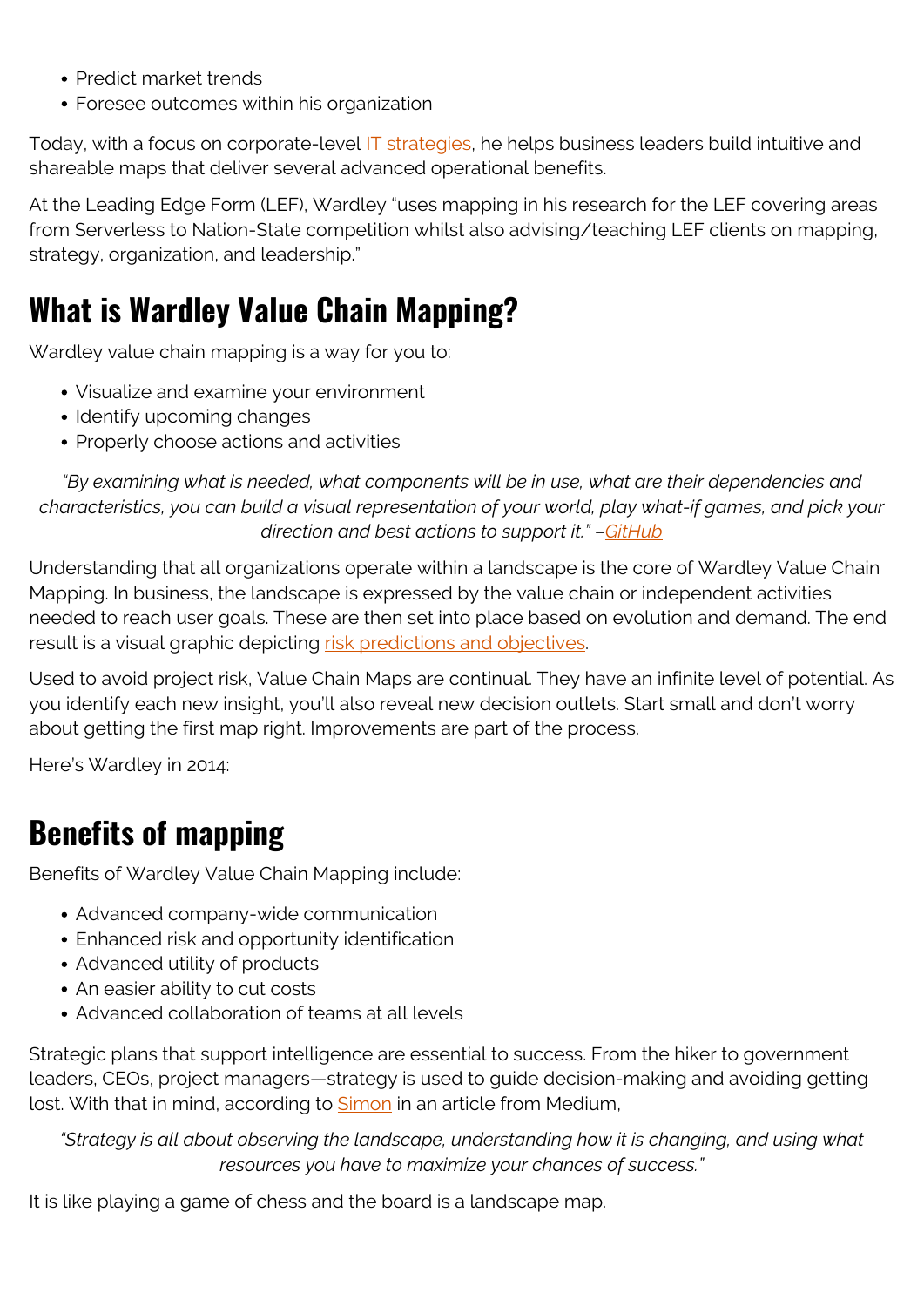# **Wardley map example**



There are two layers to the map. Define the User, Need, and Activity to determine the X and Y axes. For example:

- Person Need: Hunger Activity: Acquire smoothie
- Smoothie company Need: Ingredients Need: Recipes Activity: Blending smoothie
- Smoothie company Need: Standardized recipes throughout stores Activity: Printed menus

### **How to create a Wardley map**

Follow these steps to understand, and then create, your own Wardley Value Chain map.

#### **Step 1: Define your purpose & user needs**

To begin a Wardley Map, identify a purpose or driving force. Determine:

- Why you're doing the work
- What you hope to achieve
- What others will gain from the goal

Ultimately, the purpose should center around the user—the customer.

#### **Step 2: Use value chains to define the scope**

Next, focus on critical elements. As Wardley writes for [CIO,](https://www.cio.com/article/3526687/an-introduction-to-wardley-value-chain-mapping.html) "Once you've determined the high-level needs, the next step is to flesh this out with the components required to meet those needs."

In this step, answer questions like:

- What does the user need?
- How do you serve this need?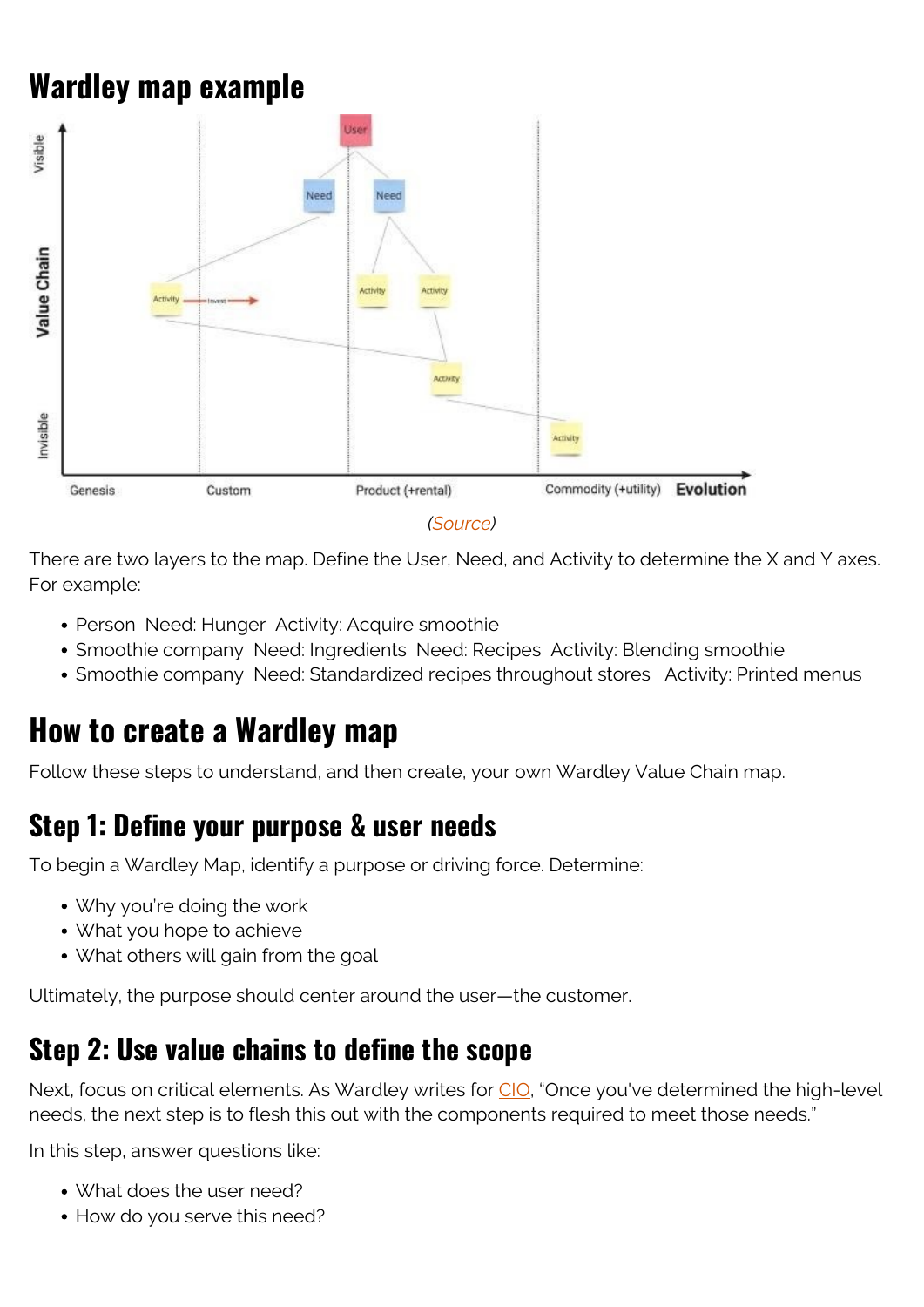- What adds to each component when fulfilling the need?
- Are there any dependencies or links?

The chains will go from a user (most valuable) to need, then to activity (least valuable).

### **Step 3: Link the value chains**

In this step, you'll create the value chain map. As an example of a chain, if a user wants to watch a batman show, they may subscribe to a cable provider, that cable provider hires a studio to make a superhero series, the studio hires writers to script the series with batman, and so on. This chain, as-is, isn't too useful or productive.

Instead, to provide context to these value chains, you'll want to apply "change over time". Simon offers a tip for overcoming change plotting:

*"Take your value chain and plot the components along an evolution axis covering genesis, custom-built, product (+rental), and commodity (+utility)."*

 Moving left to right in terms of supply and demand, you'll build a map. It is the activities of the map that move into the genesis, custom, product, or commodity columns.

### **Step 4: Gap & similarity analysis**

After completing your map, you can can use it on multiple levels to:

- Curb bias
- Enhance communication
- Eliminate duplicates

Comparing internal maps as well as competitor maps will reveal opportunities often overlooked or left unchallenged. As Simon describes:

*"One of the beautiful things about maps is that you can start to build up a portfolio of maps from different parts of the organization and start to challenge this duplication and bias by sharing. Maps give you the communication mechanism to do this."*

# **Three pillars of Wardley mapping**

- 1. Visualize systems and how they change.
- 2. Know the basic patterns of capitalism.
- 3. Exploit patterns with strategic intent.

A tool for those who want to create and understand a clear strategy plan, Wardley Value Chain Mapping opens up awareness of risk and helps maximize the ability to use opportunities. Within business, staying ahead of the curve with clearly mapped strategy changes the game.

Before setting out on your own creating Wardley Maps, study previously proven maps.

# **Related reading**

• [BMC Business of IT Blog](https://blogs.bmc.com/blogs/categories/business-of-it/)